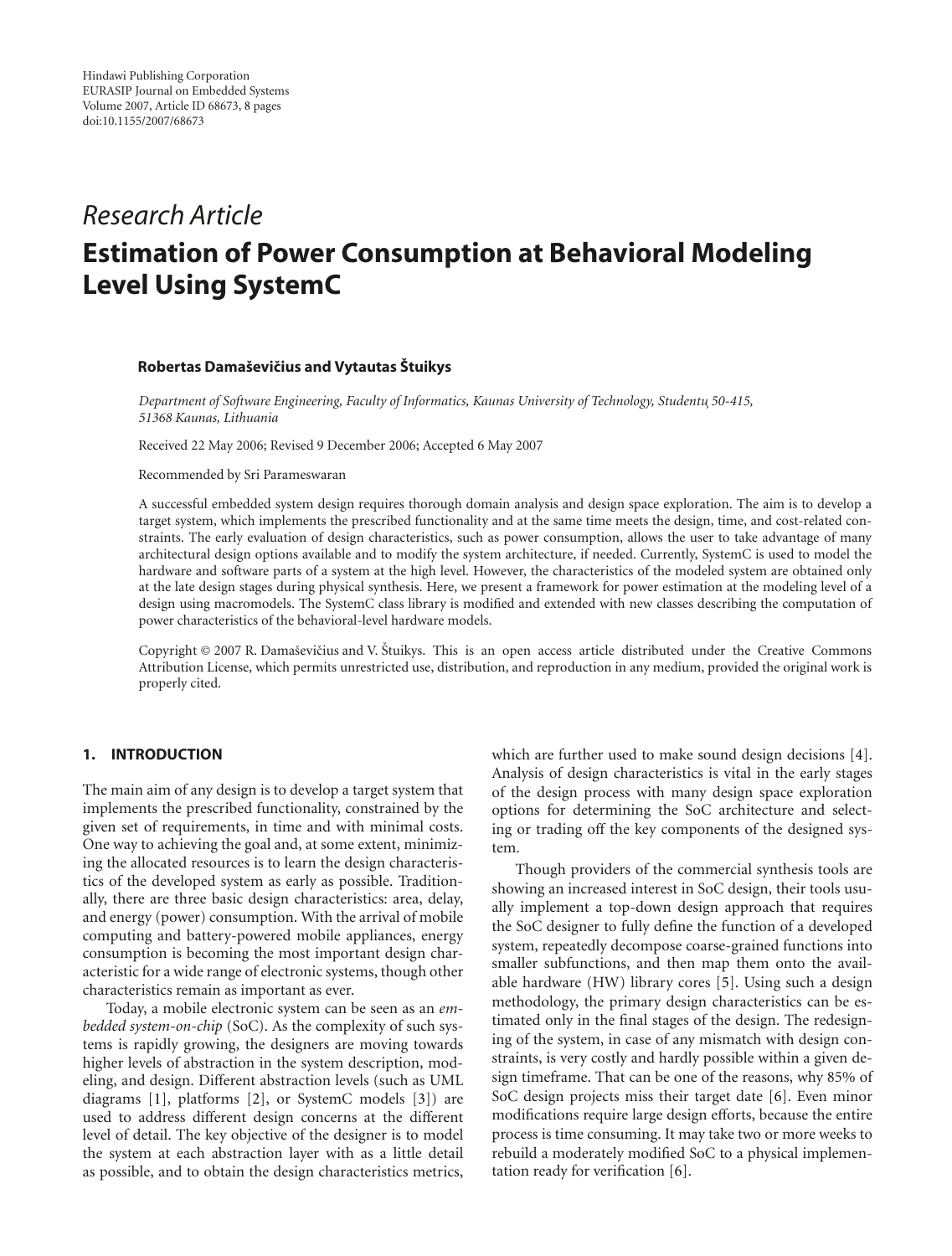Thus, with continuing system complexity growth, it is increasingly critical to address power consumption early in the design cycle, for example, at the behavioral or even at the system design level [\[7](#page-6-7), [8\]](#page-6-8). On the other hand, at system level, there are significant opportunities to optimize the system architecture for meeting design constraints and improving design characteristics [\[9](#page-6-9), [10](#page-6-10)].

At the system level of abstraction, SystemC [\[3](#page-6-3)] is becoming widely accepted as a standard tool for modeling complex embedded systems. SystemC is an extension of C++ with a library of classes for HW simulation; however, it lacks the semantics to capture energy and other HW-related design information. Nevertheless, the object-oriented nature of the SystemC library allows extending it to provide the designer with more information than just plain waveforms.

The aim of the paper is to show how, using power macromodeling, we can estimate the power consumption at the behavioral level of SystemC.

The paper is organized as follows. [Section 2](#page-1-0) overviews the related work and summarizes our contribution. [Section 3](#page-1-1) describes the estimation of power at the behavioral level of SystemC. [Section 4](#page-4-0) presents a case study demonstrating the validity of our approach for the behavioral level models in SystemC. [Section 5](#page-5-0) evaluates the results and presents a discussion. Finally, [Section 6](#page-5-1) presents the conclusions and outlines future research directions.

#### <span id="page-1-0"></span>**2. RELATED WORK AND OUR CONTRIBUTION**

Recently, with the move towards system-level specifications and design methodologies in SoC design, there has been a significant research interest in power estimation and modeling. A detailed survey of the high-level power modeling and optimization techniques is presented in [\[11\]](#page-6-11). The consumed power can be estimated at least at five different levels of abstraction.

(1) *Transistor-level* methods simulate the circuit at the transistor or switch level and monitor the supply current [\[12](#page-6-12)].

(2) *Gate-level* methods simulate a design at the logic gate level and calculate power using switching activity and node capacitance [\[13\]](#page-6-13).

(3) *Register transfer (RT) level* estimation methods model the power consumption of middle-grained components such as multiplexers, adders, multipliers, and registers [\[14](#page-6-14)[–16](#page-6-15)]. The primary difference from the gate-level method is the complexity of analyzed components.

(4) *Behavioral-level* methods model the power consumption based on the functional or algorithmic descriptions of HW components [\[17](#page-6-16)[–19\]](#page-6-17).

(5) *System-level* methods estimate power dissipation based on the high-level system descriptions using abstract models of capacitance and switching [\[20,](#page-6-18) [21](#page-6-19)].

Most of the previous research has focused on the gate and transistor levels. Here, the available information on the structure and characteristics of domain entities allows obtaining accurate power estimates. However, the increasing size and complexity of developed systems and the move towards higher levels of abstraction in describing HW and embedded systems raised the need for higher-level power estimation methods, too. At the behavioral and system level of abstraction, SystemC is becoming widely accepted as a tool for modeling embedded systems. Recently, *Orinoco* [\[22](#page-6-20)], a commercial VHDL RT-level power modeling tool, has extended its support for SystemC models, but only using a standard design cell library.

The power estimation usually requires a variety of *power models*. Their complexity and granularity depend upon the level of abstraction the system is modeled on. Thepower modeling and estimation at the gate and transistor levels are pretty straightforward and require the application of the common mathematical formulae, which take the physical characteristics of domain entities into account [\[12](#page-6-12), [13](#page-6-13)]. At the higher level of abstraction, such as RTL, behavioral and system levels, high-level power models (e.g., *power handlers* [\[23](#page-6-21)], *templates* [\[15](#page-6-22)], *power estimators* [\[24](#page-6-23)], and *power monitors* [\[25](#page-6-24)]) tend to be more complex and abstract, more relative than absolute, and less accurate. The reason for this is the lack of physical implementation details in the high-level system models and the complexity of modeling large and complex systems at a high level.

Therefore, instead of highly specific physical data such as capacitance and switching activity used to obtain the specific power consumption values at low level, high-level power models use more indirect and approximate design parameters, such as *signal entropy* [\[18,](#page-6-25) [26\]](#page-6-26), or *abstract metrics* [\[27](#page-6-27)]. Note that the focus here is not on the fine-grained power estimation of specific HW components, but on the coarsegrained relative comparison of HW architectural options with respect to the estimated power consumption values.

Xanthos et al. [\[23](#page-6-21)] propose a modification to the SystemC library to enable power estimation of digital systems built upon a set of primitive logic gates. Minor modifications of SystemC modules enable the calculation of the dynamic power component due to logic transitions on the nodes of a digital circuit.

This paper was primarily inspired by the work of [\[23](#page-6-21)]. It is also an extension of our previous work [\[28\]](#page-6-28) in estimation of design characteristics of HW systems. Our novelty is the framework combining power models for power estimation at the RTL and power macromodels for power estimation at the behavioral SystemC level, which allows obtaining design characteristic values at the early modeling stage of design.

At the behavioral modeling level, the basic idea of our approach is the overloading of behavioral operations (logic, arithmetic, etc.) to obtain their power consumption estimates during simulation. Thus, our contribution is the estimation of power consumption characteristics of HW systems modeled at the behavioral level using SystemC modeling language.

## <span id="page-1-1"></span>**3. ESTIMATION OF POWER AT BEHAVIORAL LEVEL**

#### *3.1. Macromodeling*

The estimation of power at the behavioral level of design is much more complex as compared to the estimation of power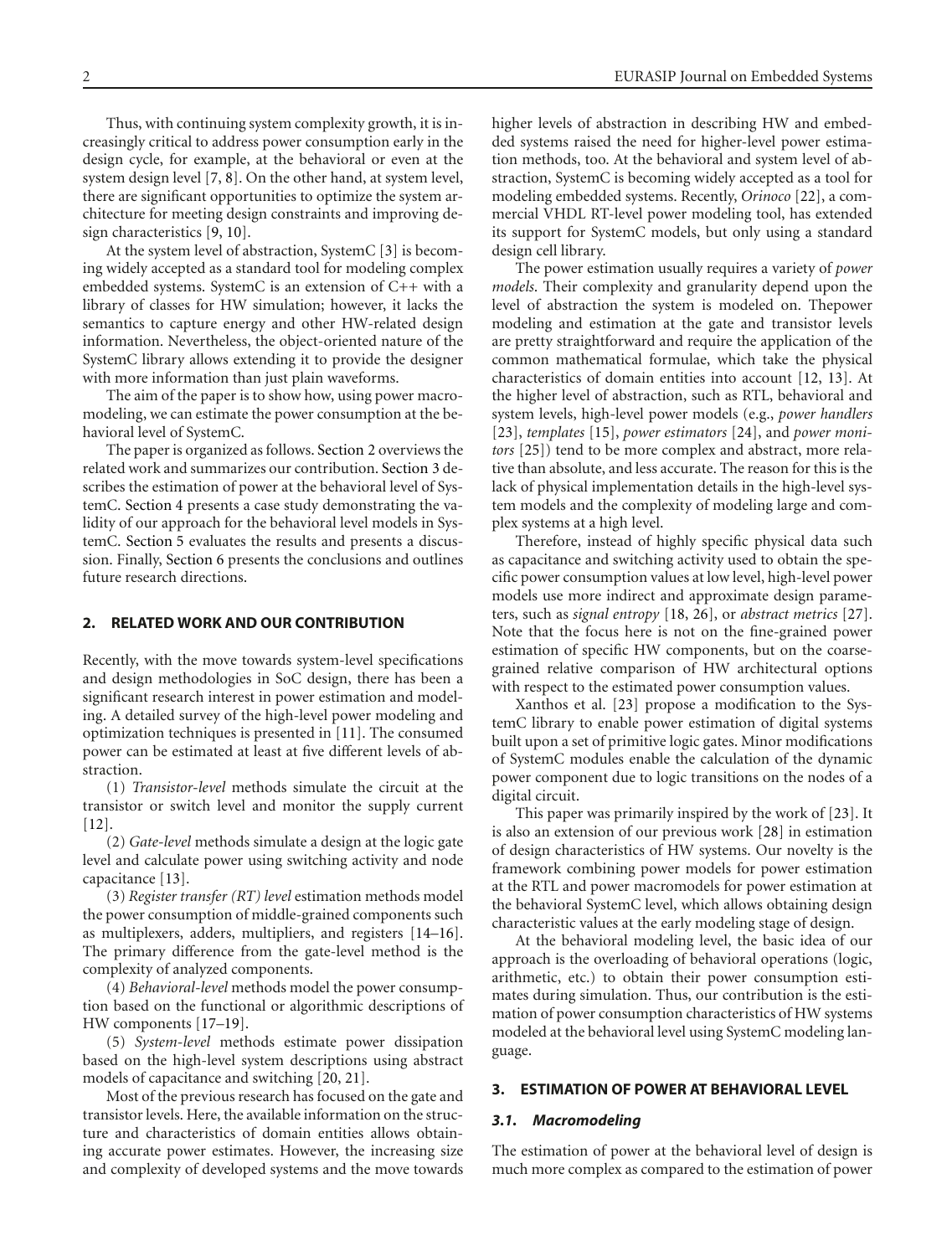at the RT level. First, the behavioral description is not HW oriented and looks much the same as any software program. Its mapping to the HW architecture may be ambiguous, different implementation strategies can be used. Second, here we can not rely on the specific technological library components.

At the behavioral level, computation of power must be approximated in order to account for the limited knowledge of the circuit. Therefore, a number of the high-level analysis techniques such as *statistical analysis* [\[17\]](#page-6-16), *stochastic* methods [\[19](#page-6-17)], and *macromodeling* [\[29](#page-6-29)[–33\]](#page-7-0) are used. These techniques are usually based on the development of abstract power models, which are used for design space exploration to evaluate the relative impact of design decisions on the quality and characteristics of the final design. The estimated power consumption values provided by such models are neither absolute nor physically accurate, because at the high level of abstraction the limited knowledge of the physical structure of the design does not allow to compute meaningful power estimates [\[18\]](#page-6-25).

Such models can be built analytically by deriving a formula for each behavioral operation, which depends on a number of physical parameters such as switching or capacitance. Another way is to develop an empirical model or *macromodel*, which is based on the approximation of the actually measured power dissipation values. The basic idea behind power macromodeling is to generate a mapping between the power dissipation of a circuit and certain statistics of its input signals. Such macromodels can be used during modeling instead of detailed hardware models resulting in modeling speedup.

We have employed the macromodeling technique, because it allows us to apply our earlier results [\[28](#page-6-28)], achieved at the RT level of power modeling, for the estimation of power at the behavioral level of design.

In the analytical power macromodeling, a function maps the space of input signal properties to the power dissipation of a circuit. When the input parameters of the macromodeling function are solely determined by the input signals, the computation of power estimates is a straightforward and a fast function evaluation. The key challenges in the analytical macromodeling are the choice of the appropriate input parameters for the macromodel and the derivation of the macromodel function.

Consider a combinatorial circuit with *n* input signals. The variables that correspond to the input nodes are a concatenation of all input signal values as follows:  $X =$  $(x_1x_2 \cdots x_n)$ . We will use two variables (or "states"), one representing the value before the transition  $(X_a)$  and the other one representing the value after the transition  $(X_b)$ . The power consumption then is expressed as a function of the previous input state and the current input state of the circuit as follows:  $P = f(X_a, X_b)$ .

Such function represents a macromodel of the power consumed by a specific circuit. The derivation of such macromodel may be a complex task. The complexity of the modern embedded systems is a significant challenge for the creation and use of macromodels. The designer needs to perform



<span id="page-2-0"></span>Figure 1: Exact power macromodel of 1-bit half adder.

a thorough domain analysis to create suitable and accurate macromodels.

For simple circuits, we can describe a *precise* macromodel, which models the powerconsumption of a circuit at the same level of accuracy as power estimates given by a synthesis tool for a specific manufacture technology. However, for more complex circuits, we need to introduce some simplifications, which allow to model power consumption with satisfactory accuracy, while they allow fast derivation of the power estimation results.

Therefore, power macromodels can be derived using three methods: composition, simplification, and analytical reasoning. Using *composition*, the macromodel of a circuit is derived by composing the macromodels of circuit components based on the circuit architecture. Such macromodels have the same level of accuracy as the macromodels of the circuit components. However, their complexity is significantly larger as the number of states, which the circuit has, usually increase.

An example of the exact macromodel is presented in [Figure 1.](#page-2-0) Here, we have a power macromodel FSM of the 1 bit half adder with 4 states, each representing different values of the input signals (e.g., S1 means  $A = 0$ ,  $B = 0$ ; S2 means A  $= 0$ ,  $B = 1$ ). Each transition causes power to be dissipated, depending upon previous and current inputs of the half adder. Such macromodel was derived from simpler power macromodels of AND and XOR gates.

Note that here we consider only dynamic power consumption  $P_d$ , which depends upon switching activity and the size of switched capacitance. Dynamic power consumption accounts for the largest portion of the total consumption of power in digital circuits [\[34](#page-7-1)]. It is calculated as the sum of all switched input and output capacitancesmultiplied by power supply voltage  $V_{\text{DD}}$  as follows:

<span id="page-2-1"></span>
$$
P_d = \sum_{m \in M} \left( c_{\text{in}} t_{\text{in}} + c_{\text{out}} t_{\text{out}} \right) V_{\text{DD}}^2, \tag{1}
$$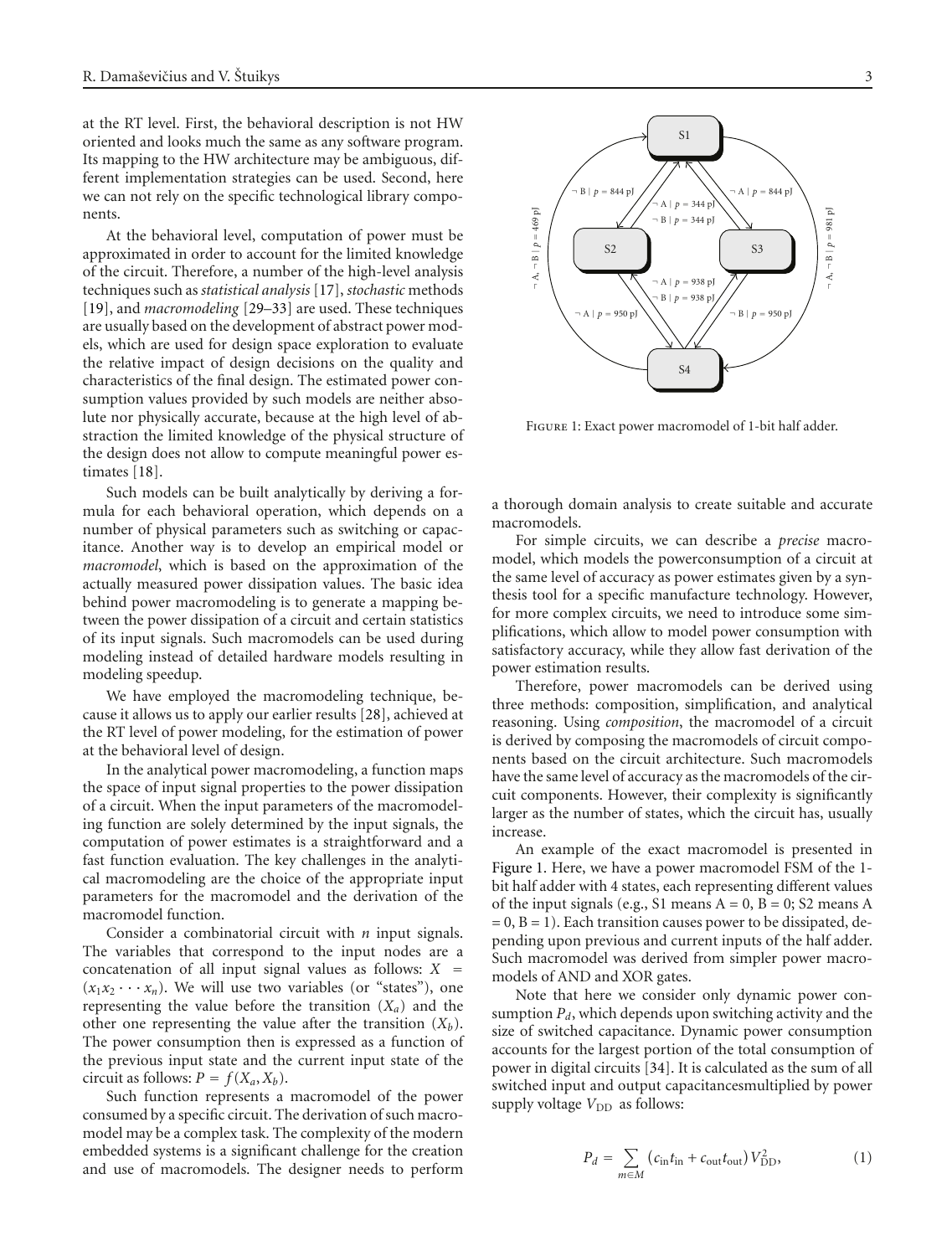```
// calculate the number of bit transitions
int trans(int A, int B)
{
   if (!A && !B) return 0;
   if ((A<sub>0</sub>'/2) != (B<sub>0</sub>'/2) return 1 + trans(A/2, B/2);
                else return trans(A/2, B/2);
}
double adder_model(int A_prev, int A, int B_prev, int B)
{
     return VDD -
 VDD -

                (INP CAP -
 (trans(A prev, A) +
                        trans(B_{prev}, B)) +OUT_CAP \star trans(A_prev+B_prev, A+B);
}
```
<span id="page-3-0"></span>Figure 2: Simple *n*-bit adder macromodel in C++.

where  $t_{\text{in}}$ , and  $t_{\text{out}}$  are the number of input and output transitions from logic "0" to logic "1," *c*in, and *c*out are the input and output capacitances that depend upon the gate type and the technology used, and *m* is a component of a system *M*.

The second method, *simplification*, can be used to reduce the complexity of a macromodel, for example, when constructing full adders from half adders, with comparatively small loss of accuracy.

However, for complex circuits with many input signals and circuit transition states we must use *analytical reasoning* to derive a power macromodel of a circuit, because macromodel derivation by composition is too complex and impractical. For example, if we derive a 16-bit adder power macromodel from a 1-bit adder power macromodel, it will have  $2^{32}$  states, which is very impractical to represent and use. Instead, we can analytically derive a power macromodel for a 16-bit adder, which can be calculated and represented with significantly less complexity. An example of such power macromodel implemented in C++ is shown in [Figure 2.](#page-3-0)

In [Figure 2,](#page-3-0) the power consumption of an adder is calculated using [\(1\)](#page-2-1), where the dynamic voltage VDD, input capacitance INP CAP, and output capacitance OUT CAP constant values are set for a specific implementation technology.

#### *3.2. Modification of SystemC library*

For the estimation of power at the behavioral level, we have extended the SystemC class library with an additional library of the macromodel classes that implement the modeling of basic behavioral level operations (see [Table 1\)](#page-3-1).

Also, we have extended SystemC *sc signal* class, which describes SystemC model signals, with overloaded methods and class attributes for storing previous and current signal values. These methods are used to store previous signal values and call the required macromodel class (e.g., *sc mmRegister* and *sc mmAdder* classes are shown as an example) (see [Figure 3\)](#page-4-1).

<span id="page-3-1"></span>TABLE 1: Mapping of behavioral SystemC operations into HW components.

| SystemC operation                                    | HW component      |
|------------------------------------------------------|-------------------|
| $+,-$                                                | Adder/substractor |
| $=$                                                  | Trigger/register  |
| $\langle , \rangle, \rangle =, \langle = , == , ! =$ | Comparator        |
| &                                                    | AND gate          |
|                                                      | OR gate           |
| Λ                                                    | XOR gate          |
| $\sim$                                               | INV gate          |
| $\ast$                                               | Multiplier        |
| $\ll, \gg$                                           | Shift register    |

The class also contains methods for calculating circuit area and delay, which are not considered in this paper.

For each behavioral operation, we have implemented its own macromodel class (e.g., *sc mmAdder* for "+" operation), which performs power modeling depending upon input signal values and computes power estimates. Since input signals can have different data types, the overloaded methods were generalized using *class templates* and specialized using the *template specialization* technique. [Figure 4](#page-4-2) gives an example of the overloaded *sc signal* class method, which performs the addition operation and writes the result into a register.

For the behavioral power estimation, for each operation of the modeled system we need to implement the *calcPower()* method to calculate the number of 0-to-1 bit transitions at its input and output ports, and to calculate the corresponding dynamic energy consumption using [\(1\)](#page-2-1). The values of the input and output signals are stored and used for next estimation of power consumption. The pseudocode of the *calcPower()* method is given in [Figure 5.](#page-4-3)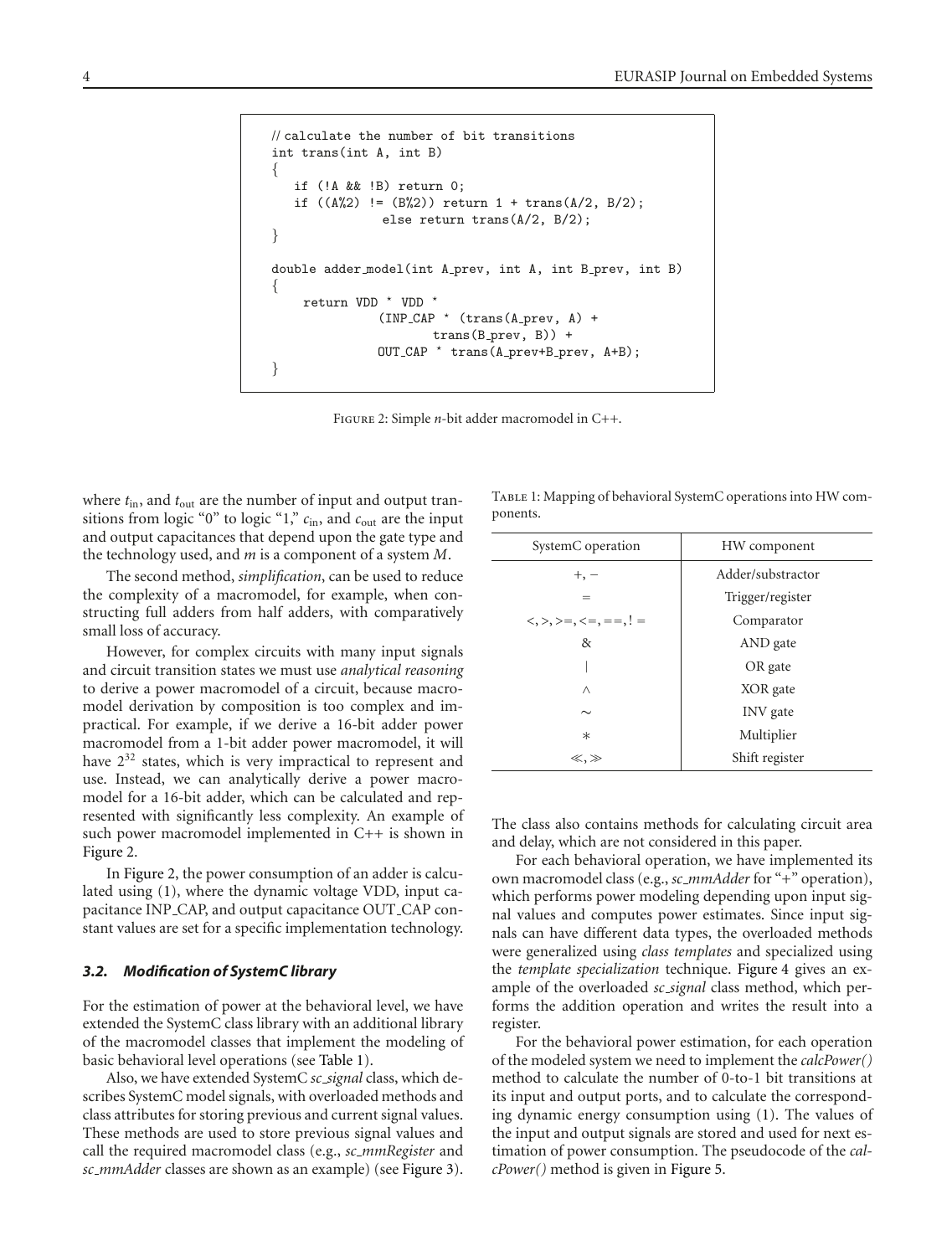

<span id="page-4-1"></span>

```
template <class T>
class sc signal: public sc signal inout if<T>,
                 public sc prim channel
{
public:
   void operator+( const T& value ) {
        prev = (-
this)->read();
        .<br>(*this)->write( prev + value_ );
        current = (*this)->read();
        /-
 estimation of characteristics -
/
        power += sc mmAdder<T>::calcPower(prev,current);
   }
}
```
FIGURE 4: An example of the overloaded sc\_signal method for estimation of a behavioral operation.

<span id="page-4-2"></span>

<span id="page-4-3"></span>Figure 5: Pseudocode of the calcPower() method.

#### <span id="page-4-0"></span>**4. CASE STUDY**

As a case study for the estimation of power at the behavioral modeling level, we consider a 4-bit counter, which performs incremental 0-to-9 counting. The description of the SystemC model is given in [Figure 6.](#page-4-4)

```
SC MODULE(counter) {
  sc in<bool> clk;
  sc out<int> cnt;
  void do count() {
       cnt += 1;
       if (cnt >= 9 ) cnt = 0;
  };
  SC CTOR(counter) {
    SC METHOD(do count);
     sensitive pos \ll clk;
  }
};
```
Figure 6: Counter model in SystemC.

<span id="page-4-4"></span>For this counter model, we have constructed two power macromodels. Using [Table 1,](#page-3-1) from the behavioral description of the counter model we have constructed separate power models for each component of the counter (register,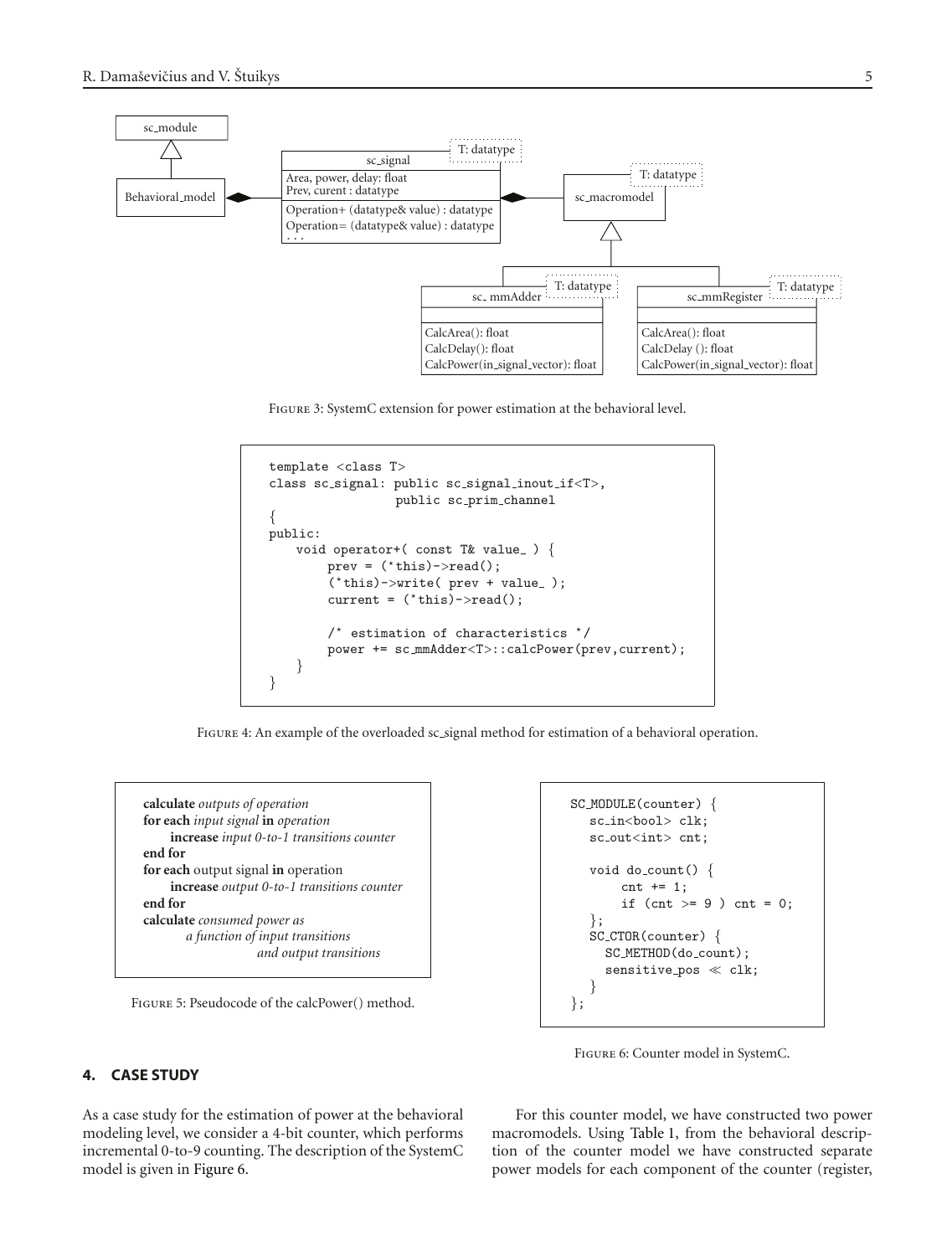<span id="page-5-2"></span>Counter Est. power, pW Exact model Analytical Average error macromodel 4-bit 37.369 37.369 — 8-bit 74.736 79.441 6.3% 12-bit 112.107 118.708 5.9% 16-bit 149.476 158.263 5.9%

Table 2: Design characteristics of 4-bit counter.



<span id="page-5-3"></span>Figure 7: Power consumption of the 8-bit increment adder depending upon incremented input value.

adder, comparator, multiplexer), and used them for deriving the *exact* power macromodel of the counter (an example of such derivation is given in [Figure 1\)](#page-2-0).

Also, we have constructed the *analytical* macromodel of the counter, which is similar to the macromodel presented in [Figure 2.](#page-3-0) The results of the estimation of the power consumption for the different bit-width counters using both power macromodels are compared in [Table 2.](#page-5-2) Accuracy of the analytical macromodel as compared with the exact power macromodel is about 6%.

Our framework allows monitoring both average power consumption and power consumption depending upon the supplied input values. The power consumption profile of the 8-bit increment adder from the exact counter power macromodel is given in [Figure 7.](#page-5-3) It shows how much power is dissipated during each adding operation for the input values from 0 to 255. As wecan see, even for such a simple component, the power consumption values vary by a factor of 5.2 depending upon the specific input values, which further underscores the difficulties associated with behavioral power modeling.

### <span id="page-5-0"></span>**5. EVALUATION AND DISCUSSION**

The main benefits of the presented behavioral power estimation framework are as follows.(1) The framework allows estimating power consumption at a higher level of abstraction, which means faster modeling and testing of the design. (2) The framework allows power estimation at an early design stage. It allows a designer to select more efficient hardware implementations or to modify design architecture, which does not satisfy given design constraints, with less pain and cost, thus decreasing time-to-market and increasing overall designer productivity.

The described framework also has some drawbacks. Since more computations are performed during modeling of a system, the system is modeled slower than without the power estimation. The slowdown caused by the power estimation is about 68%, which is a satisfactory result, considering that other papers report up to 8.5 slowdown factor of the modeling speed incurred by the estimation of design characteristics [\[25\]](#page-6-24) (note that the direct comparison is not possible due to the different functionality of the power estimation frameworks and different complexity of the test cases). For example, for the 8-bit increment adder the modeling time without the power estimation is 7.5 milliseconds, and with the power estimation is 12.8 milliseconds, which is an increase of 71%. The slowdown of the modeling speed mainly depends upon the computational complexity of the developed power macromodels and the complexity of the behavioral descriptions of the modeled systems, and may vary significantly across the domain.

The power estimation at the behavioral level is much more complex than at the RT level, because it requires to perform thorough domain analysis and develop high-level power macromodels that estimate the power consumed by the specific behavioral operations. The designer must carefully choose a tradeoff between the number of power states (i.e., the complexity of calculations) and modeling speed to achieve efficient power modeling and estimation.

Validation of a power macromodel is a complicated problem. Precisely speaking, we can estimate the accuracy of the power model only when comparing it with the real-life power consumption measurements of a physically implemented system, which may depend upon many other physical factors such as environment temperature. However, in practice, the power estimation results of a macromodel are compared with other results obtained using other power models, which are considered as exact (e.g., with the power estimates given by the commercial synthesis tools). Here, we estimate accuracy of the analytical power macromodels by comparing them with the exact power models, which are developed by composing the lower-level power models down to the Boolean logic level. Our results, in terms of accuracy, are within the range of results achieved by other authors [\[35](#page-7-2)].

More detailed power models may increase the accuracy of the power estimation, but could slow power analysis and consequently may prevent an extensive design space exploration. The absolute accuracy of the results may not be as important for the designer as the relative accuracy, because the designer uses the results of the high-level power analysis to adopt early design decisions that have a positive impact on the final product.

## <span id="page-5-1"></span>**6. CONCLUSIONS AND FUTURE WORK**

The presented SystemC model estimation framework allows for early estimation and analysis of the power consumption characteristics. Such an analysis already at the early stage of the design process can indicate whether the designed system would match the imposed design constraints. Based on the results of the analysis, the designer can select a particular system architecture that can lead to a more efficient hardware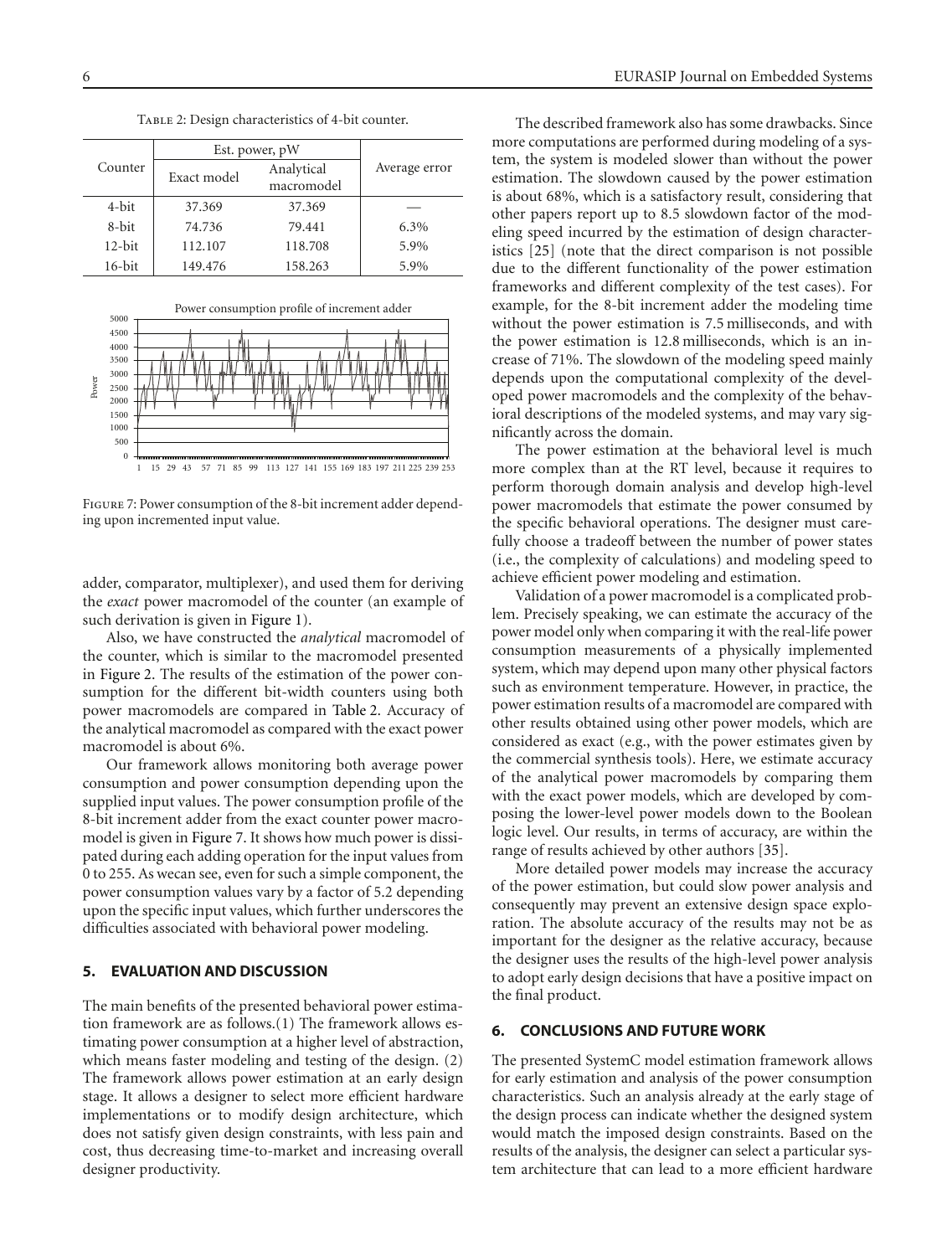implementation. Dynamic energy profiling helps to better understand the dynamic properties of the designed system, which may be helpful for power optimization of mobile devices.

Future work will address the design space exploration by providing the estimation of the design characteristics for different technological libraries, and further development of the power estimation macromodels in SystemC to allow more sophisticated power consumption analysis of the SystemC models.

## <span id="page-6-1"></span><span id="page-6-0"></span>**REFERENCES**

- [1] L. Lavagno, G. Martin, and B. V. Selic, Eds., *UML for Real: Design of Embedded Real-Time Systems*, Springer, New York, NY, USA, 2003.
- <span id="page-6-2"></span>[2] G. Martin and H. Chang, Eds., *Winning the SoC Revolution: Experiences in Real Design*, Springer, New York, NY, USA, 2003.
- <span id="page-6-3"></span>[3] T. Grötker, S. Liao, G. Martin, and S. Swan, System Design with *SystemC*, Springer, New York, NY, USA, 2002.
- <span id="page-6-4"></span>[4] C. Talarico, J. W. Rozenblit, V. Malhotra, and A. Stritter, "A new framework for power estimation of embedded systems," *Computer*, vol. 38, no. 2, pp. 71–78, 2005.
- <span id="page-6-5"></span>[5] J. A. Darringer, R. A. Bergamaschi, S. Bhattacharya, et al., "Early analysis tools for system-on-a-chip design," *IBM Journal of Research and Development*, vol. 46, no. 6, pp. 691–708, 2002.
- <span id="page-6-6"></span>[6] L. Albanese, "Restoring predictability in SoC integration," *EE-Times*, 2004.
- <span id="page-6-7"></span>[7] Y. Li and J. Henkel, "A framework for estimating and minimizing energy dissipation of embedded HW/SW systems," in *Proceedings of the 35th Design Automation Conference (DAC '98)*, pp. 188–193, San Francisco, Calif, USA, June 1998.
- <span id="page-6-8"></span>[8] K. Lahiri, A. Raghunathan, and S. Dey, "Efficient power profiling for battery-driven embedded system design," *IEEE Transactions on Computer-Aided Design of Integrated Circuits and Systems*, vol. 23, no. 6, pp. 919–932, 2004.
- <span id="page-6-9"></span>[9] J. M. Rabaey and M. Pedram, Eds., *Low Power Design Methodologies*, Kluwer Academic Publishers, Norwell, Mass, USA, 1996.
- <span id="page-6-10"></span>[10] A. Raghunathan, N. K. Jha, and S. Dey, *High-Level Power Analysis and Optimization*, Kluwer Academic Publishers, Norwell, Mass, USA, 1998.
- <span id="page-6-11"></span>[11] E. Macii, M. Pedram, and F. Somenzi, "High-level power modeling, estimation, and optimization," *IEEE Transactions on Computer-Aided Design of Integrated Circuits and Systems*, vol. 17, no. 11, pp. 1061–1079, 1998.
- <span id="page-6-12"></span>[12] S. M. Kang, "Accurate simulation of power dissipation in VLSI circuits," *IEEE Journal of Solid-State Circuits*, vol. 21, no. 5, pp. 889–891, 1986.
- <span id="page-6-13"></span>[13] T. H. Krodel, "PowerPlay—fast dynamic power estimation based on logic simulation," in *Proceedings of IEEE International Conference on Computer Design (ICCD '91)*, pp. 96–100, Cambridge, Mass, USA, October 1991.
- <span id="page-6-14"></span>[14] S. Ravi, A. Raghunathan, and S. T. Chakradhar, "Efficient RTL power estimation for large designs," in *Proceedings of the 16th International Conference on VLSI Design*, pp. 431–439, New Delhi, India, January 2003.
- <span id="page-6-22"></span>[15] V. Krishna and N. Ranganathan, "A methodology for high level power estimation and exploration," in *Proceedings of*

*the 8th IEEE Great Lakes Symposium on VLSI*, pp. 420–425, Lafayette, La, USA, February 1998.

- <span id="page-6-15"></span>[16] A. Raghunathan, S. Dey, and N. K. Jha, "Register-transfer level estimation techniques for switching activity and power consumption," in *Proceedings of IEEE/ACM International Conference on Computer-Aided Design (ICCAD '96)*, pp. 158–165, San Jose, Calif, USA, November 1996.
- <span id="page-6-16"></span>[17] B. Arts, N. Eng, M. J. M. Heijligers, et al., "Statistical power estimation of behavioral descriptions," in *Proceedings of the 13th International Workshop on Integrated Circuit and System Design, Power and Timing Modeling, Optimization and Simulation (PATMOS '03)*, vol. 2799 of *Lecture Notes in Computer Science*, pp. 197–207, Springer, Torino, Italy, September 2003.
- <span id="page-6-25"></span>[18] F. Ferrandi, F. Fummi, E. Macii, and M. Poncino, "Power estimation of behavioral descriptions," in *Proceedings of Design, Automation and Test in Europe (DATE '98)*, pp. 762–766, Paris, France, February 1998.
- <span id="page-6-17"></span>[19] R. Mehra and J. Rabaey, "Behavioral level power estimation and exploration," in *Proceedings of the 1st International Workshop on Low Power Design*, pp. 197–202, Napa Valley, Calif, USA, April 1994.
- <span id="page-6-18"></span>[20] A. Abril, H. Mehrez, F. Petrot, J. Gobert, and C. Miro, "Energy estimation and optimization in architectural descriptions of complex embedded systems," in *VLSI Circuits and Systems II*, vol. 5837 of *Proceedings of SPIE*, pp. 456–466, Seville, Spain, May 2005.
- <span id="page-6-19"></span>[21] D. Brooks, V. Tiwari, and M. Martonosi, "Wattch: a framework for architectural-level power analysis and optimizations," in *Proceedings of the 27th Annual International Symposium on Computer Architecture (ISCA '00)*, pp. 83–94, Vancouver, BC, Canada, June 2000.
- <span id="page-6-20"></span>[22] F. Schirrmeister, "Design for Low-Power at the Electronic System Level," ChipVision Design Systems, White paper, 2004.
- <span id="page-6-21"></span>[23] S. Xanthos, A. Chatzigeorgiou, and G. Stephanides, "Energy estimation with systemC: a programmer's perspective," in *Proceedings of the 7th International Conference on Systems Computational Methods in Circuits and Systems Applications*, pp. 1–6, WSEAS Press, Corfu, Greece, July 2003.
- <span id="page-6-23"></span>[24] M. Lajolo, A. Raghunathan, S. Dey, and L. Lavagno, "Efficient power co-estimation techniques for system-on-chip design," in *Proceedings of Design, Automation and Test in Europe (DATE '00)*, pp. 27–34, Paris, France, March 2000.
- <span id="page-6-24"></span>[25] N. Bansal, K. Lahiri, A. Raghunathan, and S. T. Chakradhar, "Power monitors: a framework for system-level power estimation using heterogeneous power models," in *Proceedings of the 18th IEEE International Conference on VLSI Design*, pp. 579– 585, Kolkata, India, January 2005.
- <span id="page-6-26"></span>[26] M. Nemani and F. Najm, "Towards a high-level power estimation capability," *IEEE Transactions on Computer-Aided Design of Integrated Circuits and Systems*, vol. 15, no. 6, pp. 588–598, 1996.
- <span id="page-6-27"></span>[27] W. Fornaciari, P. Gubian, D. Sciuto, and C. Silvano, "Power estimation of embedded systems: a hardware/software codesign approach," *IEEE Transactions on Very Large Scale Integration (VLSI) Systems*, vol. 6, no. 2, pp. 266–275, 1998.
- <span id="page-6-28"></span>[28] R. Damaševičius, "Estimation of design characteristics at RTL modeling level using systemC," *Information Technology and Control*, vol. 35, no. 2, pp. 117–123, 2006.
- <span id="page-6-29"></span>[29] G. Bernacchia and M. C. Papaefthymiou, "Analytical macromodeling for high-level power estimation," in *Proceedings of IEEE/ACM International Conference on Computer-Aided*